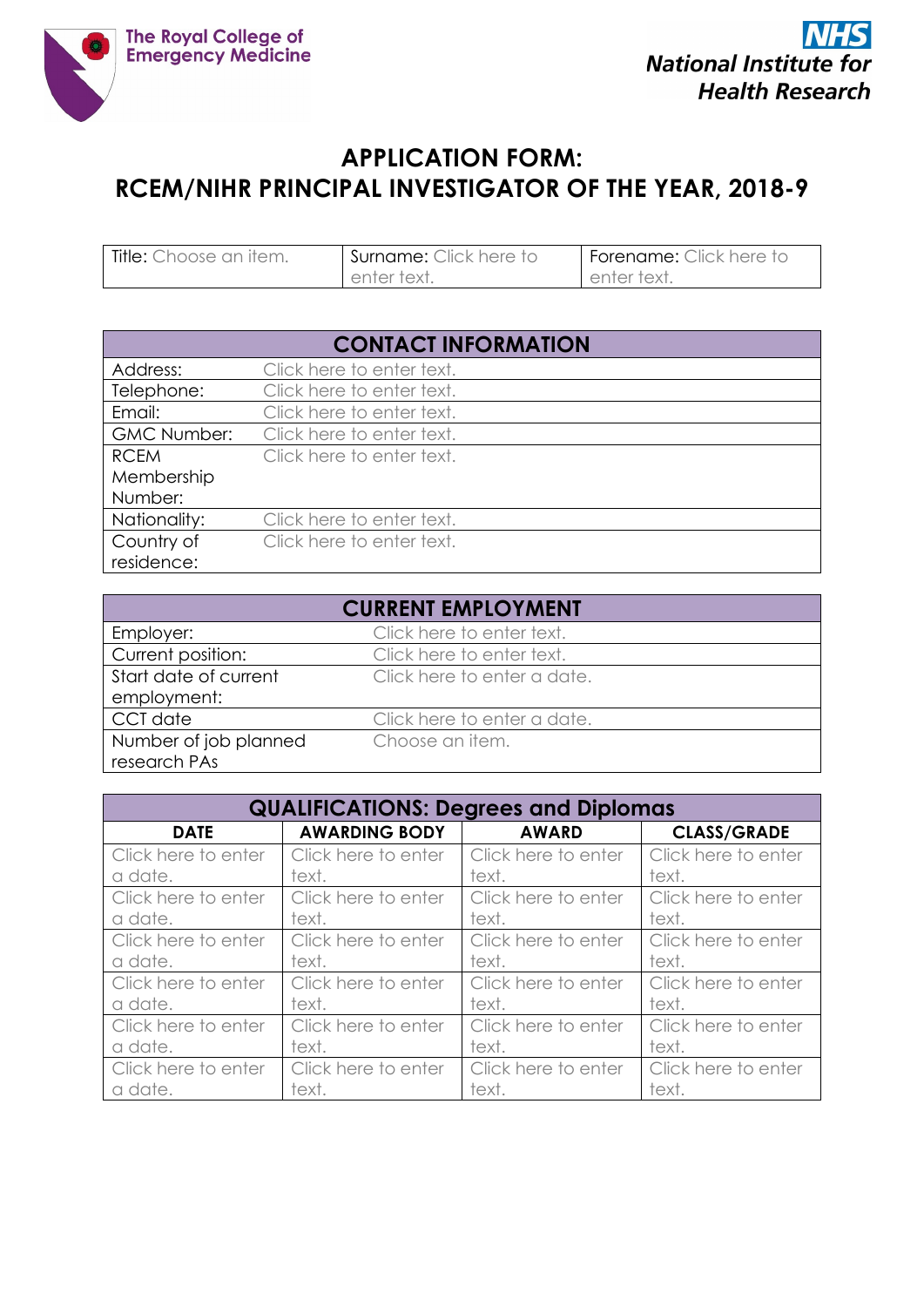

| <b>CONTRIBUTION TO NIHR PORTFOLIO RESEARCH STUDIES</b><br>(Continue on a separate sheet if required) |                                |                              |                 |                                                                                                                                                     |  |
|------------------------------------------------------------------------------------------------------|--------------------------------|------------------------------|-----------------|-----------------------------------------------------------------------------------------------------------------------------------------------------|--|
| Start date                                                                                           | End date                       | Study name                   | Role            | <b>Comments</b><br>(Note whether you<br>hit your recruitment<br>target and any<br>evidence of<br>exceptional or<br>innovative research<br>delivery) |  |
| Click here to                                                                                        | Click here to                  | Click here to                | Choose an item. | Click here to                                                                                                                                       |  |
| enter a date.                                                                                        | enter a date.                  | enter text.                  |                 | enter text.                                                                                                                                         |  |
| Click here to                                                                                        | Click here to                  | Click here to                | Choose an item. | Click here to                                                                                                                                       |  |
| enter a date.                                                                                        | enter a date.                  | enter text.                  |                 | enter text.                                                                                                                                         |  |
| Click here to                                                                                        | Click here to                  | Click here to                | Choose an item. | Click here to                                                                                                                                       |  |
| enter a date.                                                                                        | enter a date.                  | enter text.                  |                 | enter text.                                                                                                                                         |  |
| Click here to                                                                                        | Click here to                  | Click here to                | Choose an item. | Click here to                                                                                                                                       |  |
| enter a date.                                                                                        | enter a date.                  | enter text.                  |                 | enter text.                                                                                                                                         |  |
| Click here to                                                                                        | Click here to                  | Click here to                | Choose an item. | Click here to                                                                                                                                       |  |
| enter a date.                                                                                        | enter a date.                  | enter text.                  |                 | enter text.                                                                                                                                         |  |
| Click here to                                                                                        | Click here to                  | Click here to                | Choose an item. | Click here to                                                                                                                                       |  |
| enter a date.                                                                                        | enter a date.                  | enter text.                  |                 | enter text.                                                                                                                                         |  |
| Click here to                                                                                        | Click here to                  | Click here to                | Choose an item. | Click here to                                                                                                                                       |  |
| enter a date.                                                                                        | enter a date.                  | enter text.                  |                 | enter text.                                                                                                                                         |  |
| Click here to                                                                                        | Click here to                  | Click here to                | Choose an item. | Click here to                                                                                                                                       |  |
| enter a date.                                                                                        | enter a date.                  | enter text.                  |                 | enter text.                                                                                                                                         |  |
| Click here to                                                                                        | Click here to                  | Click here to                | Choose an item. | Click here to                                                                                                                                       |  |
| enter a date.<br>Click here to                                                                       | enter a date.<br>Click here to | enter text.<br>Click here to | Choose an item. | enter text.<br>Click here to                                                                                                                        |  |
| enter a date.                                                                                        | enter a date.                  | enter text.                  |                 | enter text.                                                                                                                                         |  |
| Click here to                                                                                        | Click here to                  | Click here to                | Choose an item. | Click here to                                                                                                                                       |  |
| enter a date.                                                                                        | enter a date.                  | enter text.                  |                 | enter text.                                                                                                                                         |  |
| Click here to                                                                                        | Click here to                  | Click here to                | Choose an item. | Click here to                                                                                                                                       |  |
| enter a date.                                                                                        | enter a date.                  | enter text.                  |                 | enter text.                                                                                                                                         |  |
| Click here to                                                                                        | Click here to                  | Click here to                | Choose an item. | Click here to                                                                                                                                       |  |
| enter a date.                                                                                        | enter a date.                  | enter text.                  |                 | enter text.                                                                                                                                         |  |
| Click here to                                                                                        | Click here to                  | Click here to                | Choose an item. | Click here to                                                                                                                                       |  |
| enter a date.                                                                                        | enter a date.                  | enter text.                  |                 | enter text.                                                                                                                                         |  |
| Click here to                                                                                        | Click here to                  | Click here to                |                 | Click here to                                                                                                                                       |  |
| enter a date.                                                                                        | enter a date.                  | enter text.                  |                 | enter text.                                                                                                                                         |  |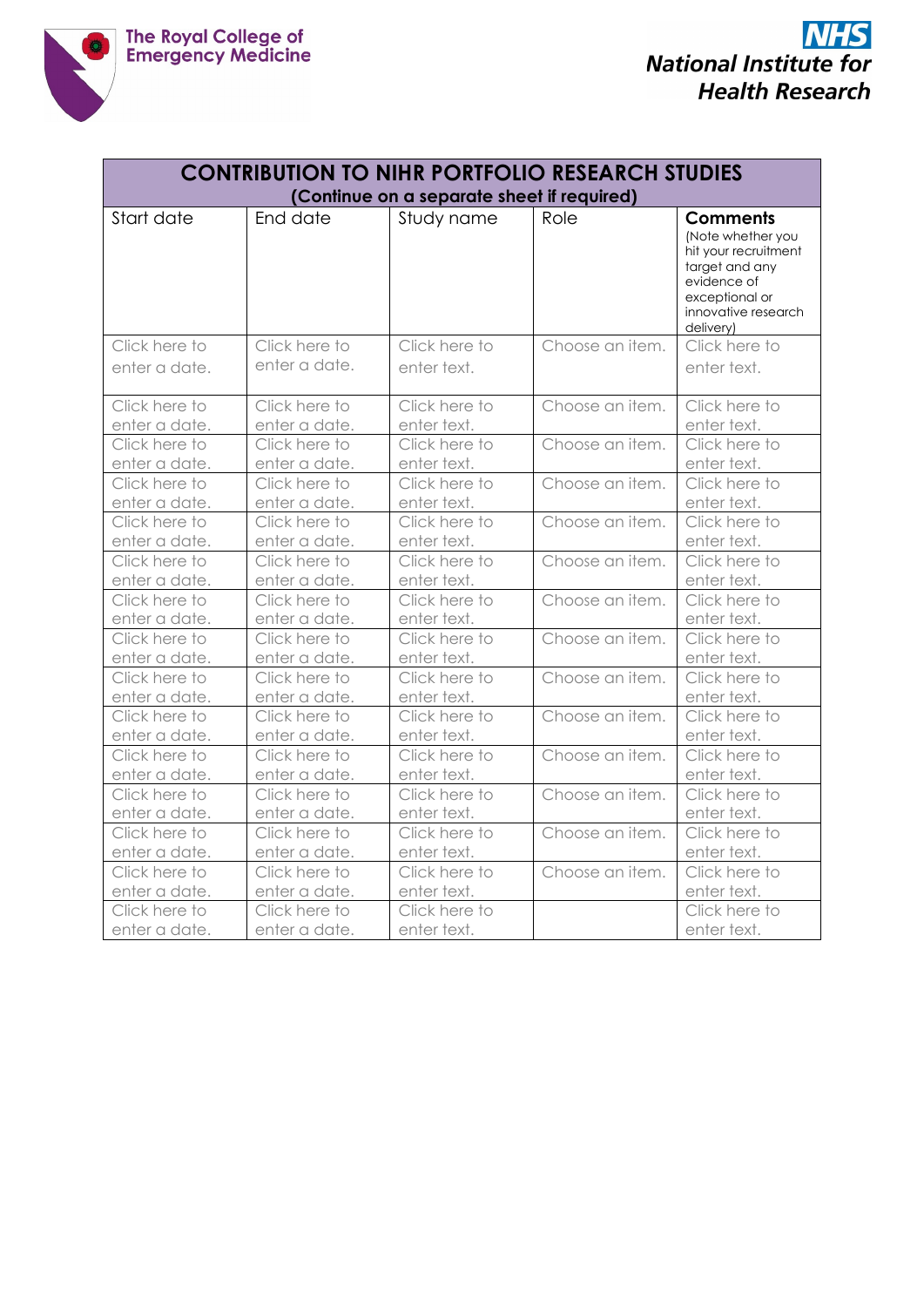



## **PREVIOUS RESEARCH EXPERIENCE**

**Please give an account of your overall experience in research relevant to Emergency Medicine to date (maximum 3,000 characters)**